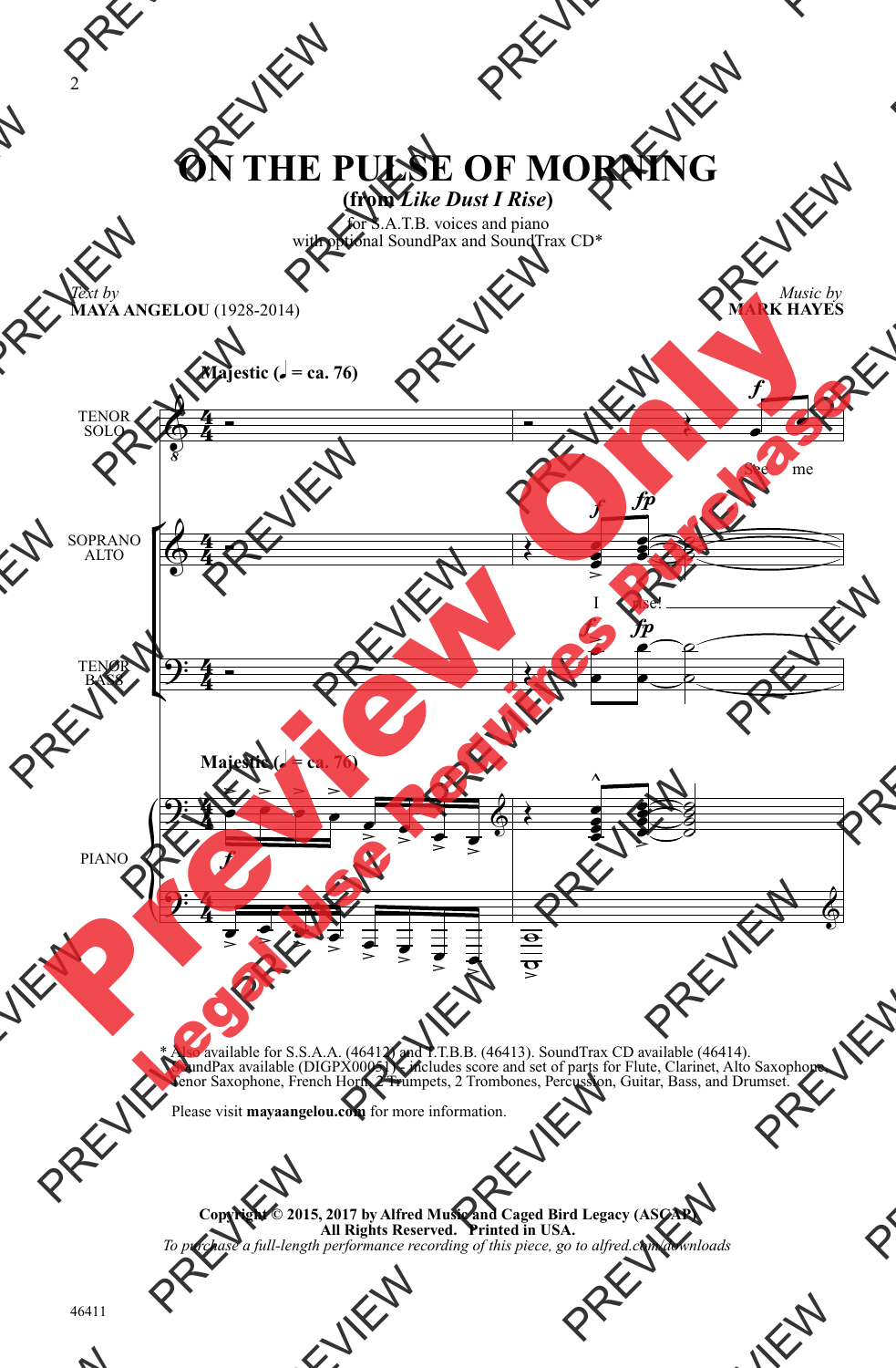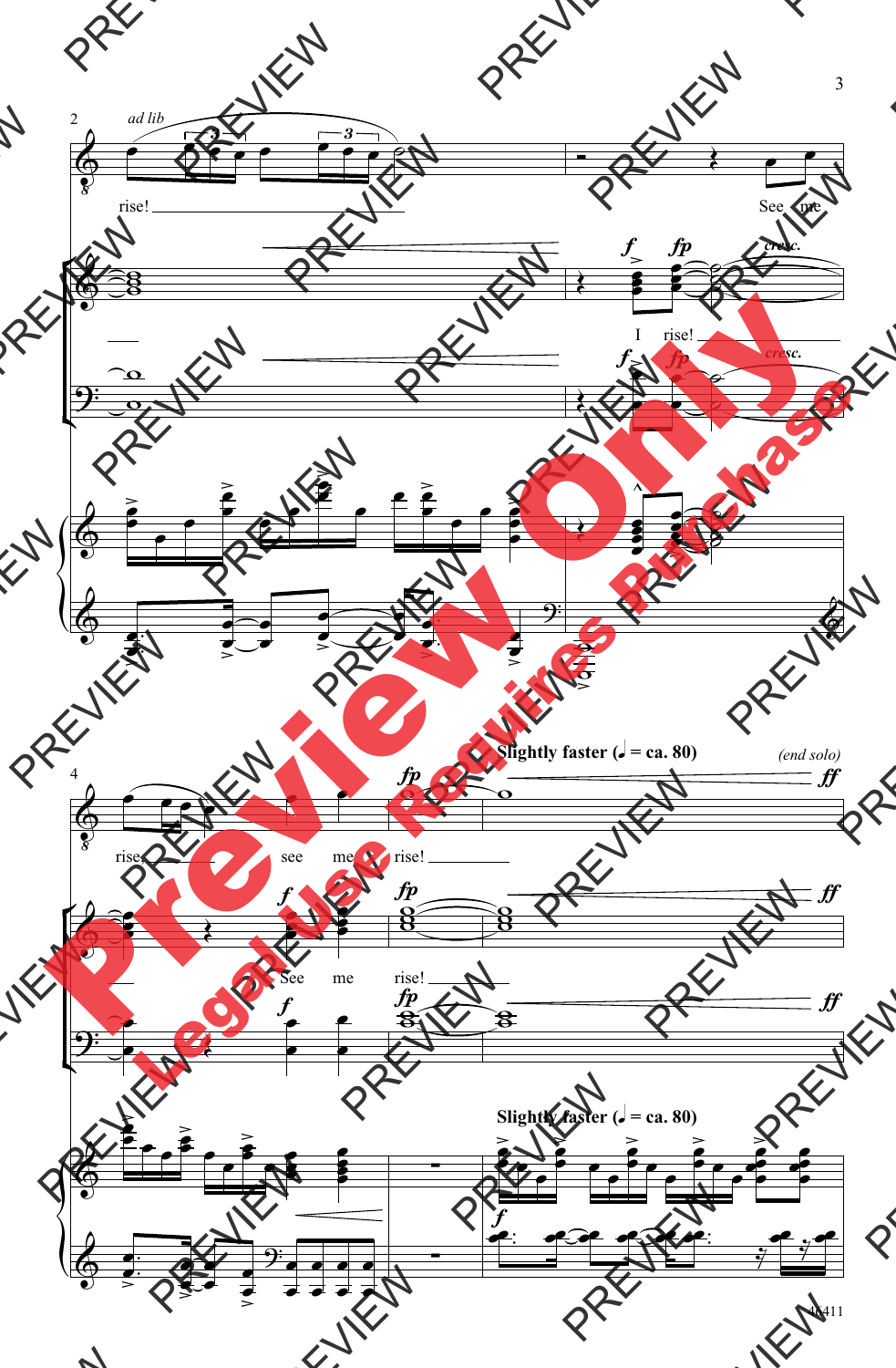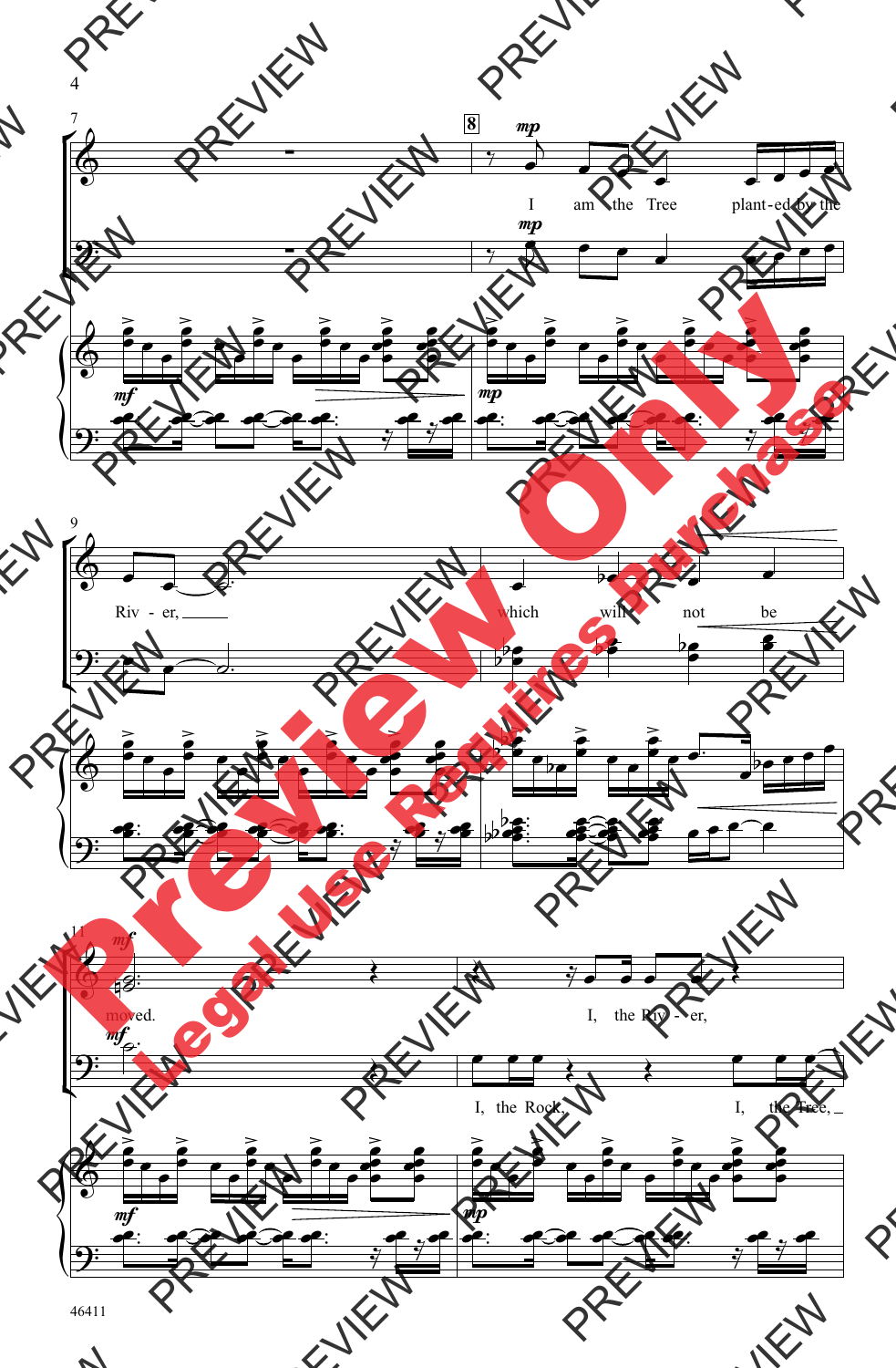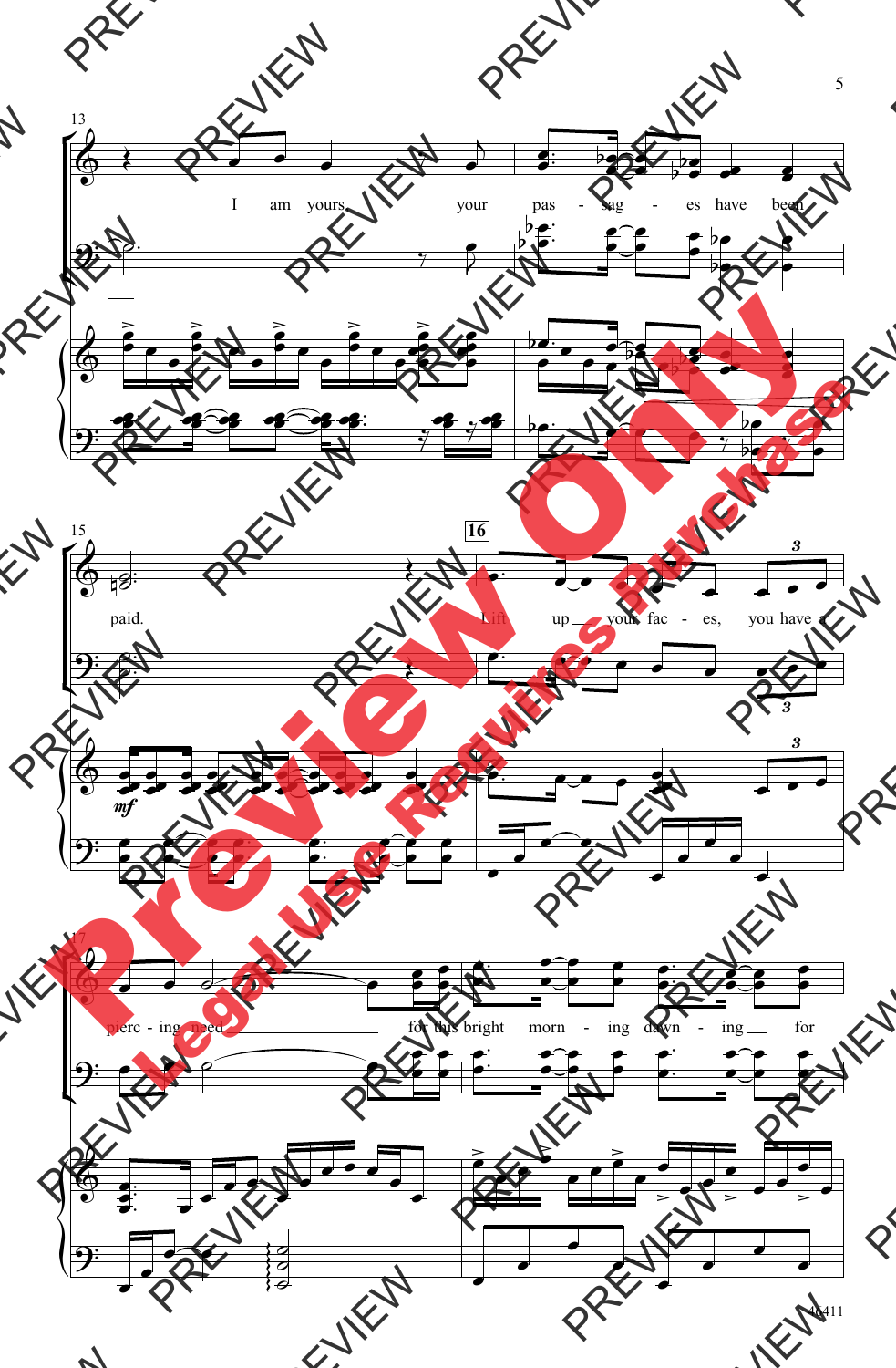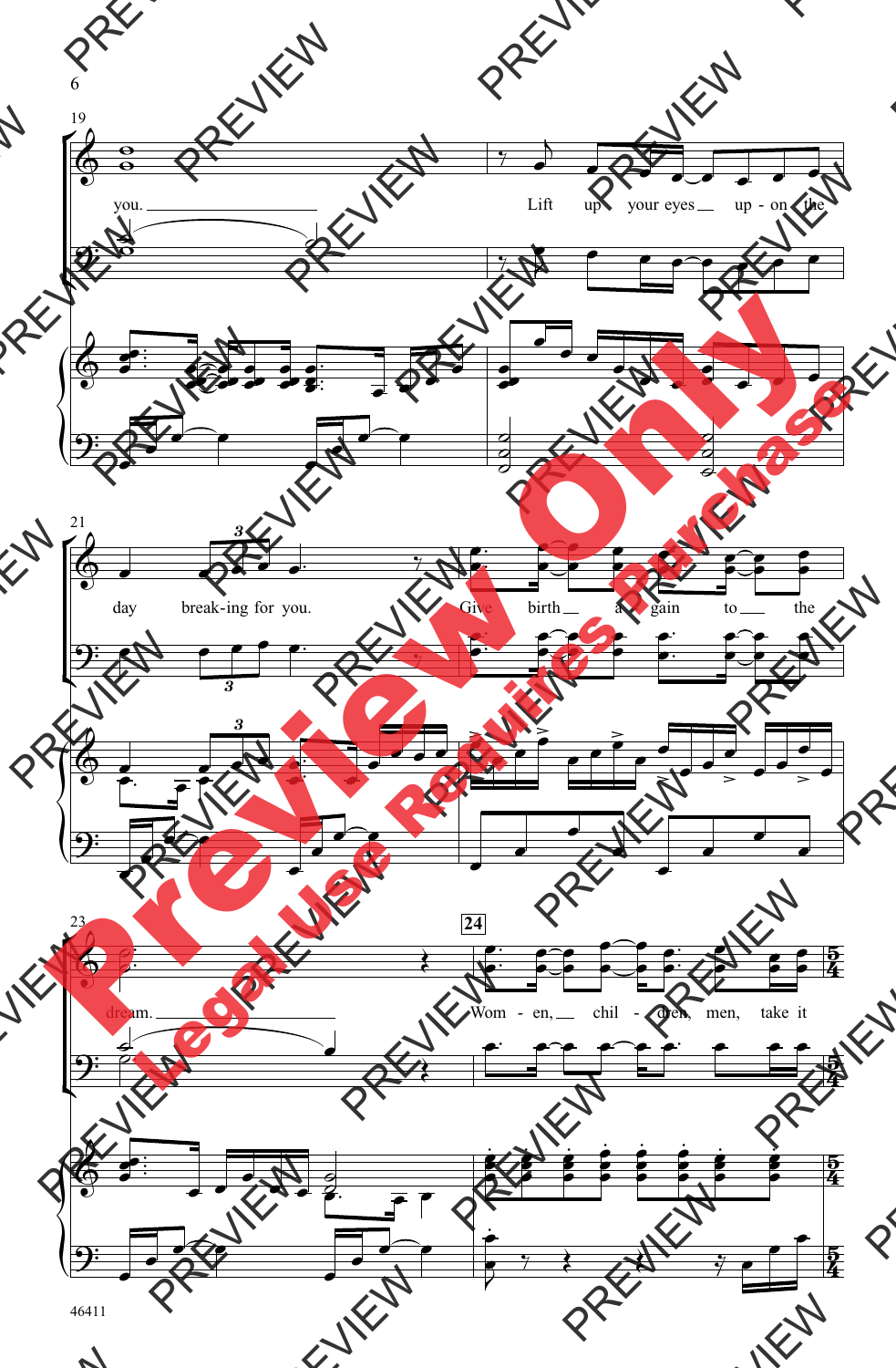

7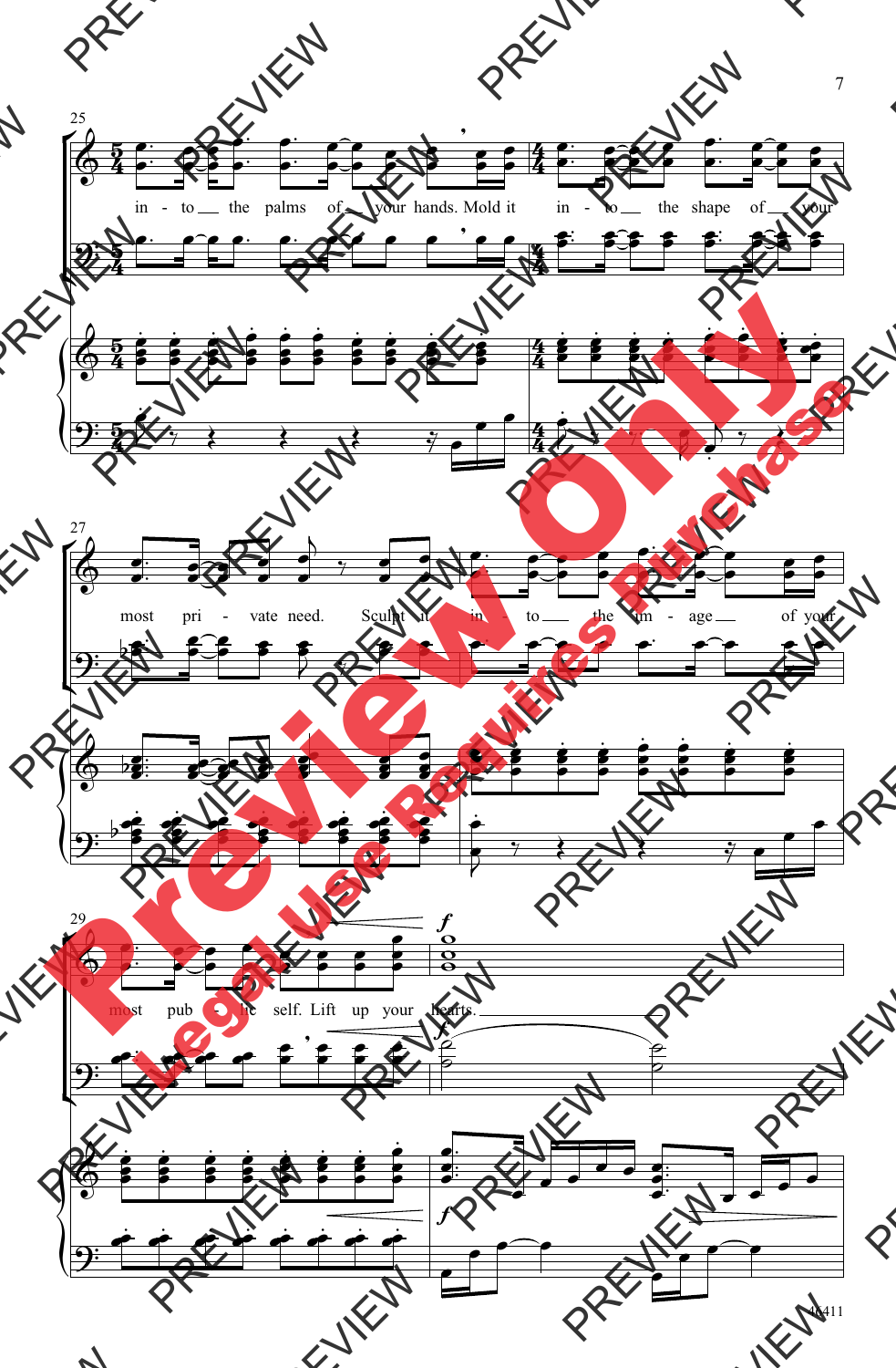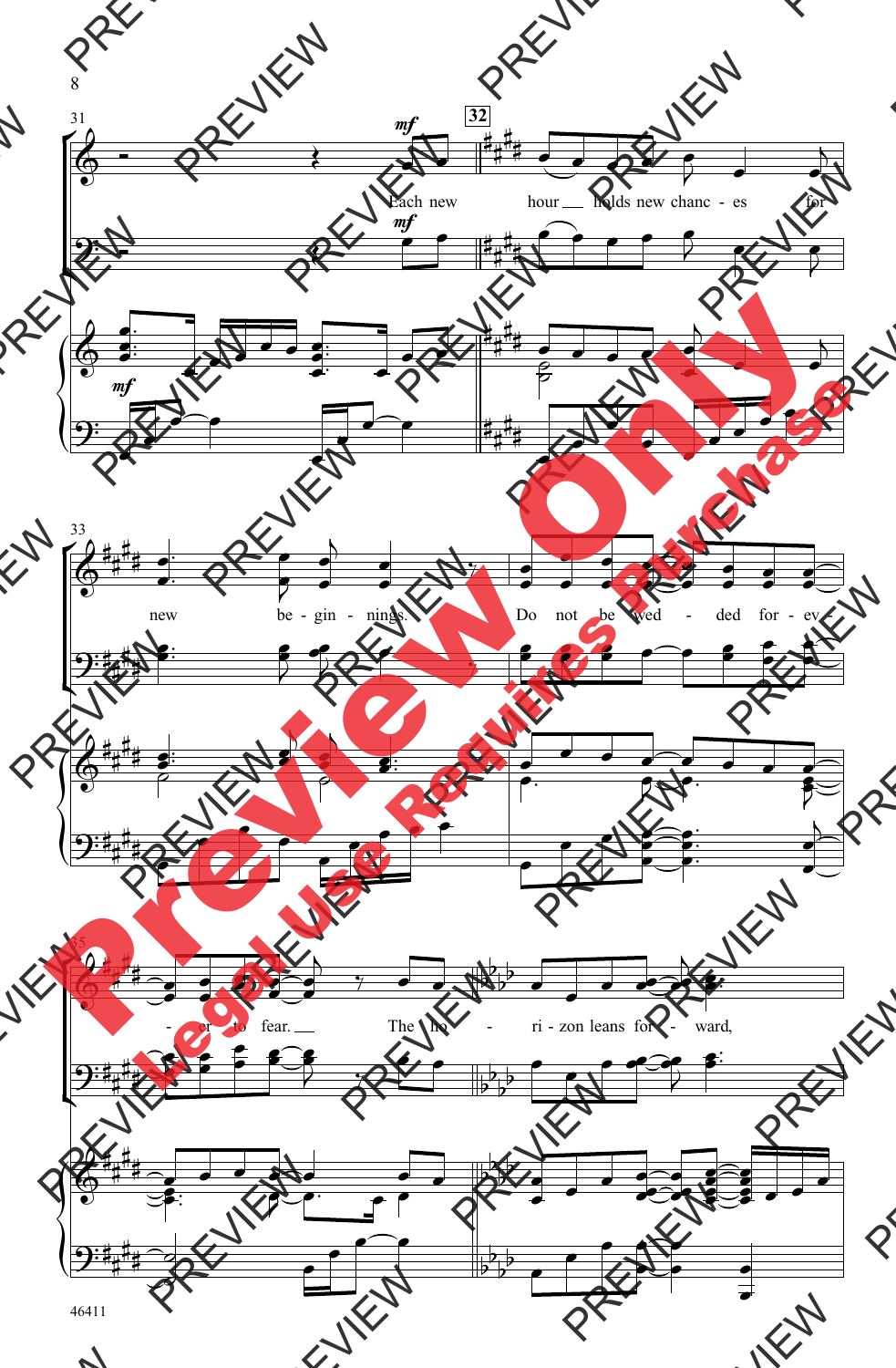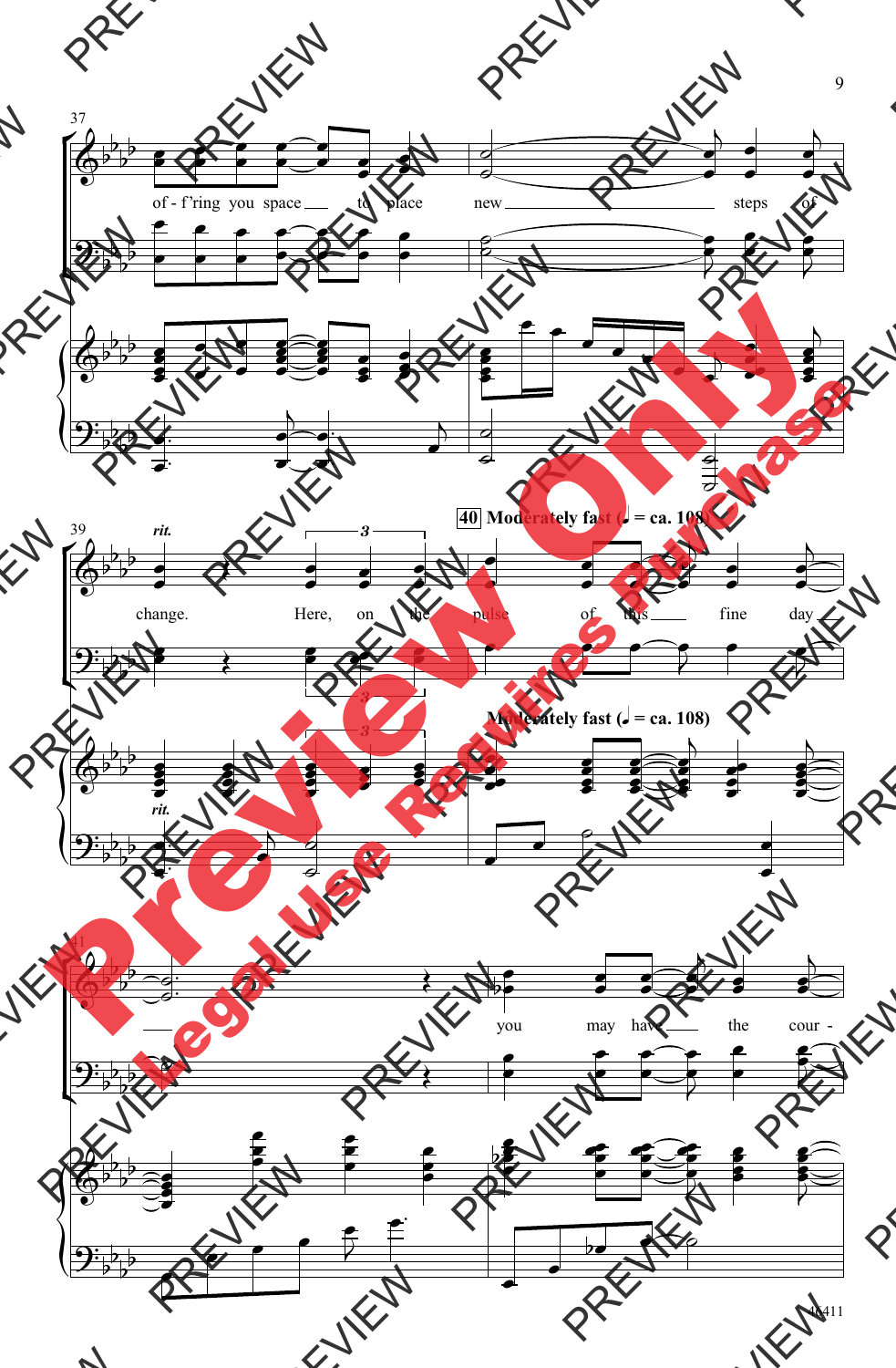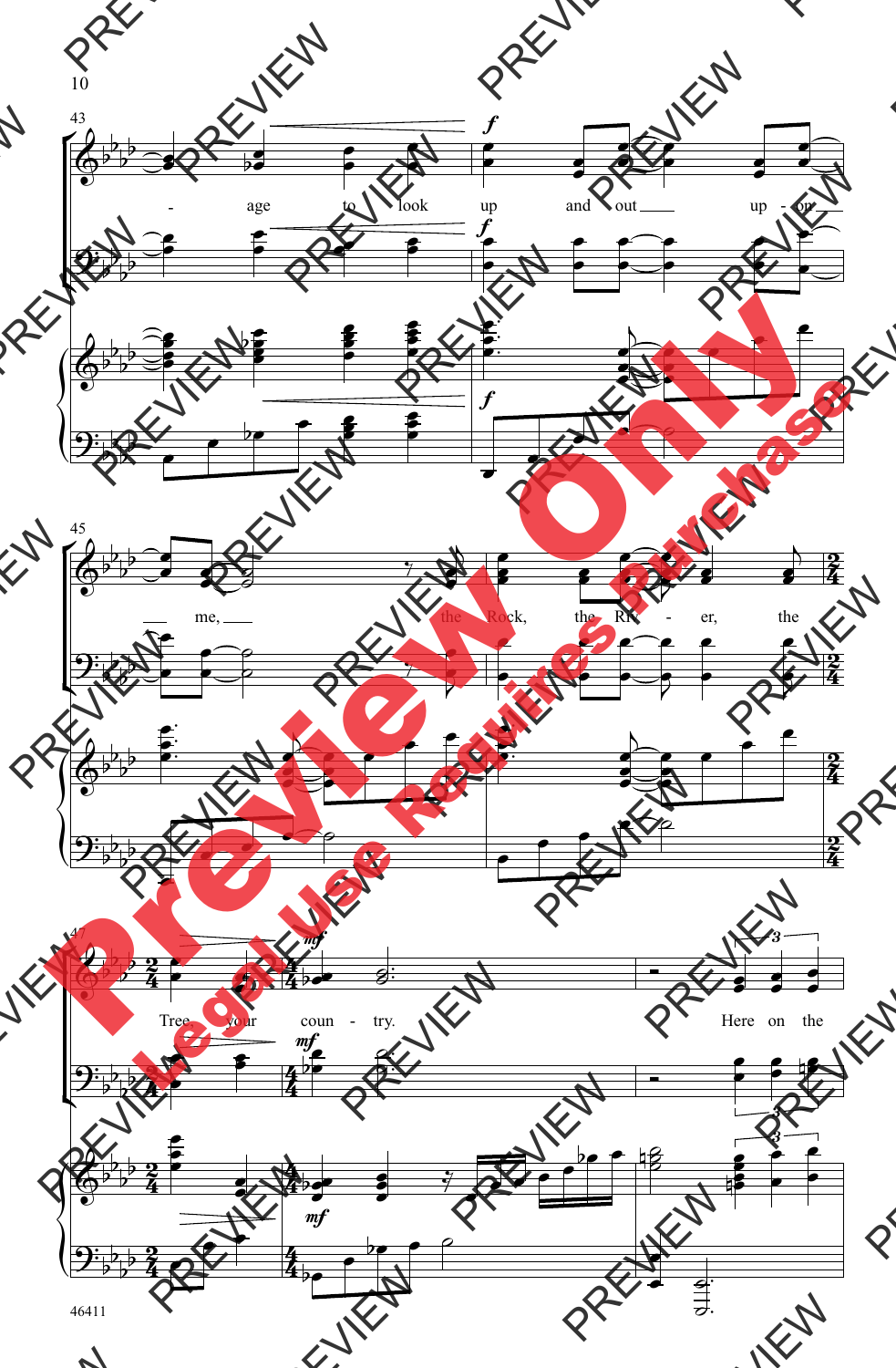

46411

11